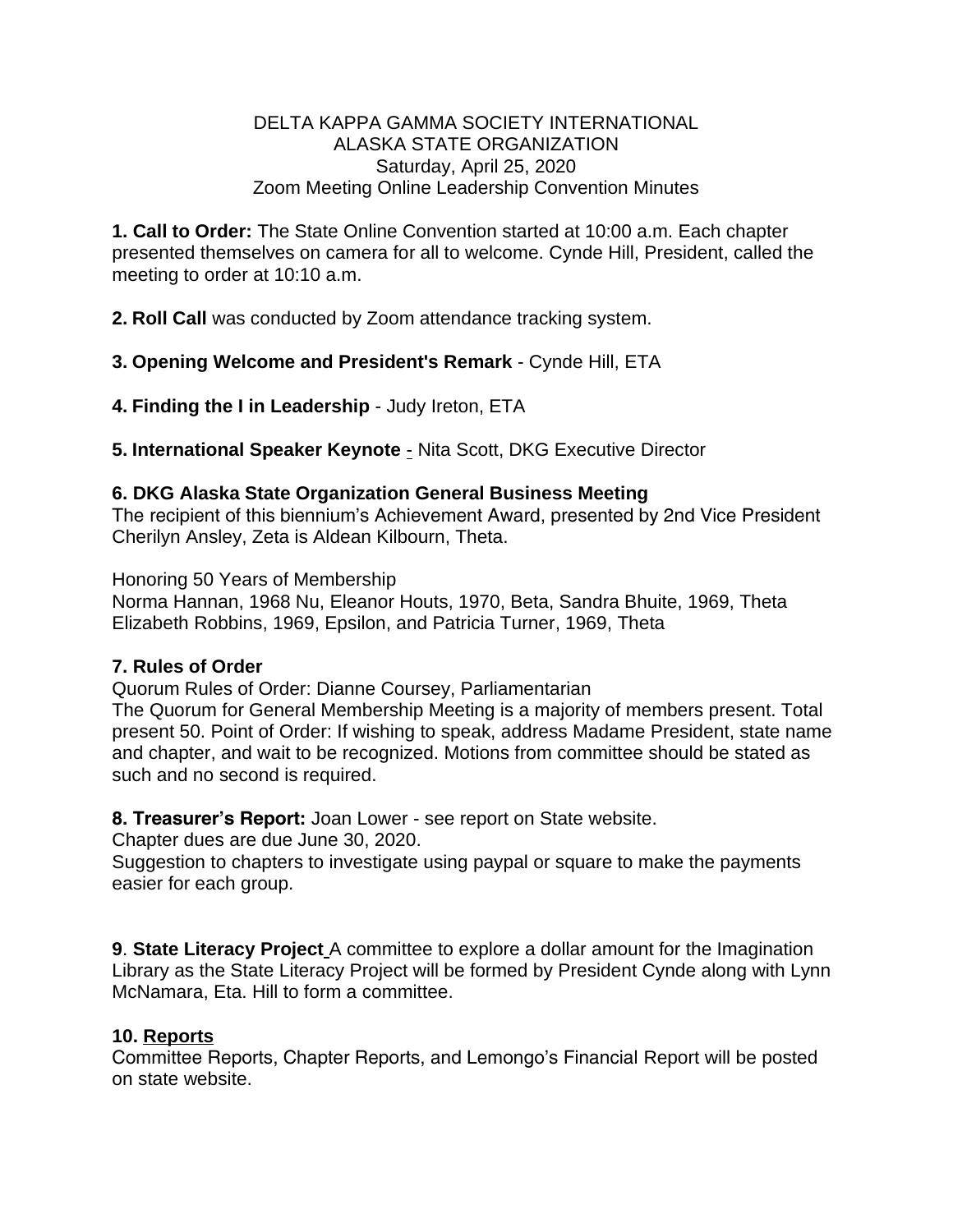## **11. Action Items:**

Bylaw Amendments (3) Barbara Sell, Rules Chair spoke to each of the bylaw amendments **A. Amendment to Alaska State Organization Bylaw Article IV, Section A, #3** For memberships commencing on or after January 1, the members shall pay one-half the international and state membership dues, Chapter dues may be prorated as the chapter determine Motions: Call for the Question: Vote 41 in favor passed

**B. Amendment to the state Organization Standing Rule E #3** If adopted, I would read. Each state committee chair and Nuggets Editor, historian, and webmaster will receive a fifty dollar (\$50) stipend for attending the State Leadership Convention Motions: Call for the Question: Vote 43 in favor passed

**C. Amendment to the Alaska State Organization Standing Rule A adding #8**

If adopted, this new #8 would read: Incoming chapter officers, Educational Excellence Chair, and Membership Chair (If either not a responsibility of vice presidency) shall receive a fifty-dollar (\$50) stipend for attendance at the State Leadership Convention each biennium. Motions: Call for the Question: Vote 40 in favor passed

**12. Foundation Report** Judy Tolbert, Beta amended motion to establish a committee to research options of forming a DKG Foundation. Call for the Question: Vote 25 in favor passed

# **13. Announcements and Reminders**

Officer Installations in chapter meetings, please Please send articles/photos to the Nugget editors

Upcoming Events: Online Convention, 2021 Ketchikan Leadership Convention, 2022

# **14. White Rose Ceremony** for Lynda Ault, Beta

**15.** Slide Show Fond Farewells, and Chapter Pictures

Participates through zoom tally 50

- 1. Gretchen Klein, Epsilon
- 2. Gara Cesefske, Epsilon
- 3. Lynn McNamarra ETA
- 4.Pat Turner, Theta
- 5. Cynde Hill, Eta
- 6. Aldean Kilbourn, Theta
- 7. Alta Collins, ETA
- 8. Amy Budge, Omicon
- 9. Barbara Sell, ETA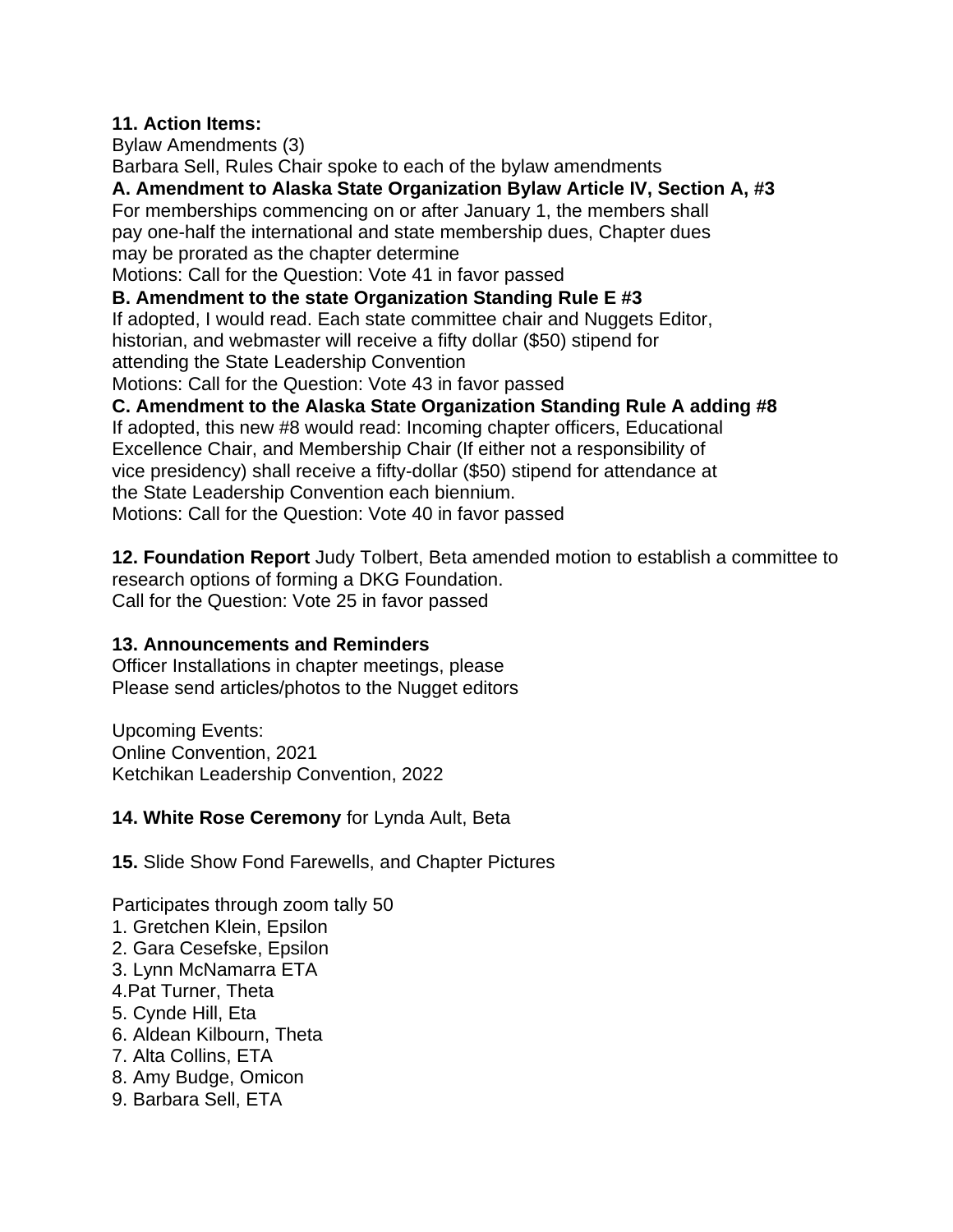10. Becky Forsythe, Zeta 11. Carolyn Crosby, ETA 12. Carolyn Mork, Iota 13. Cherilyn Ansley, Zeta 14. Claudia Hall, Beta 15. Claudia Pierson, Theta 16. Cynthia Miller, Nu 17. Dianne Coursey, Beta 18. Donna Dart, Zeta 19. Eleanor Houts, Beta 20. Gretchen VanHove, Eta 21. Helen Harmon, NU 22. Jackie VanDaff, Zeta 23. Janet Refrew, Theta 24. Jill Abrams, Zeta 25. Joan Lower, Eta 26. Judy Ireton, Eta 27. Karen Wallace, Eta 28. Kati Rogness, Zeta 29. Liz Will, lota 30. Lois Rhodes, Iota 31. Marcia Hirai, IOTA 32. Marlin Collins, Theta 33. Mary Stevens, IOTA 34. Mary Vaught, Nu 35. Maryanne Allan, Beta 36. Naomi Rambo, Beta 37. Nicole Holta, Zeta 38. Pam Lambert, Theta 39. Pat Turner, Theta 40. Rebecca Paul, Omicron 41. Sandy Glover, Theta 42. Tanya O'Brien, Theta 43. Judy Ireton, Eta 44. Barbara Kovarik, Nu 45. Daphne Hofschulte, Beta 46. Geri Benshoof, Beta 47. Nita Scott, International Executive Director 48. Unknown IPAD UI 49. Titana Beck,Nu

50. Judy Jasperson, Beta (phone)

**15. Adjourn** Cynde Hill, Epsilon moved to adjourn the meeting. Meeting adjourned at 1:30 p.m.

Respectfully submitted,